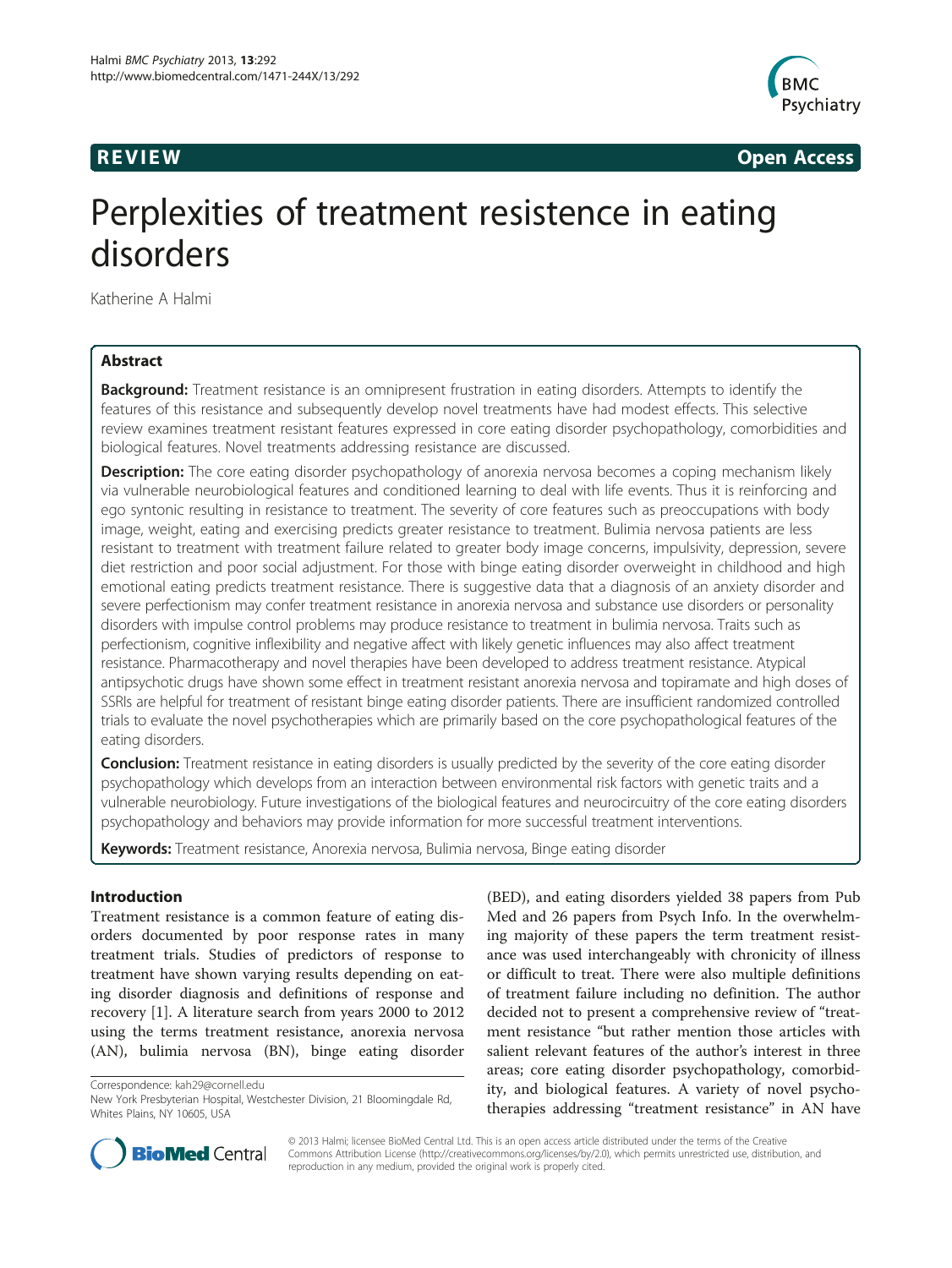been developed. All of these need further efficacy and effectiveness trials and are referred to briefly as are some pharmacotherapies for AN. A few treatment studies with adequate sample sizes addressing "resistant "patients with BN and BED are presented along with the author's suggestions.

#### Review

#### Core eating disorder psychopathology

Treatment resistance is especially prominent in anorexia nervosa patients who often deny their fear of gaining weight and the seriousness of their illness. Many female adolescents with AN have stated openly they do not wish to develop into a mature female body and are fearful of becoming independent of their family [[1\]](#page-4-0). For many AN becomes a coping mechanism to deal with adverse experiences. It provides an escape from aversive developmental (maturity) issues and distressing life events often of an interpersonal nature. Changing their behavior is an overwhelming and terrifying notion to the anorexia nervosa patient. Certain developmental features are common in anorexia nervosa. The majority of these patients have had a lack of experience to foster personal independence [\[2](#page-4-0)]. This has produced a sense of personal ineffectiveness and poor self-esteem. Many of these patients also have a social ineffectiveness, which makes them feel ill at ease in dealing with their peers and with life crises. They often have problems of developmental transitions from the prepubertal state through puberty to a mature adult. Their immaturity and autonomy fears are expressed in the form of refusing to separate from their parents. A plausible hypothesis is that their preoccupations with body image, weight, eating and exercising provide a distraction for dealing with distressing life events. In addition, the behavior of their illness gives them a feeling of control and elevates their self-esteem. The mental changes occurring from severe dieting and emaciation further augment treatment resistance. These symptoms of emotional instability, irritability and loss of concentration make it more difficult for the patient to engage in meaningful psychotherapy that results in behavior change. Severity of core eating disorder psychopathology usually predicts greater resistance to treatment in anorexia nervosa patients [[3](#page-4-0)].

Treatment resistance in bulimia nervosa should be able to be inferred from studies of predictors of therapy response. Unfortunately, different studies have found different sets of predictors both for treatment outcome and for attrition. Predictors identified as statistically significant in one study were not found significant in others. This may be due to several factors including the type of therapy, the mode of delivery (i.e., individual or group format, outpatient or inpatient treatment), and the characteristics of the population of bulimic subjects studied.

Many studies have had too few subjects to reliably identify outcome predictors and the definition of treatment success has varied from abstinence from binge eating and purging to no longer meeting criterion of DSM-IV diagnostic criteria. Pretreatment variables and the methods of assessing treatment outcome have varied among the studies. The fact that bulimia nervosa patients are less resistant to treatment than those with anorexia nervosa is demonstrated by the fact there many more randomized controlled trials for treatment of bulimia nervosa compared with anorexia nervosa, a condition in which few people are willing to enter the trials and when they do the dropout rate and lack of commitment to treatment is considerably greater. One study of 194 women with bulimia nervosa showed those with the treatment resistance (treatment failure) had greater concerns about shape and had greater impulsivity than those who responded to treatment. Non-responders to the immediate end of treatment were also more likely to have current depression, a lower body mass index indicating severe dietary restriction and poor social adjustment [\[4](#page-4-0)].

The problem of different studies showing contradictory results for predictors of treatment resistance in BN is present as well as in BED. One study with a large sample of 144 individuals with binge eating disorder found a history of overweight during childhood and high emotional eating were predictors of treatment resistance [\[5](#page-4-0)]. In two recent studies severity of body image disturbance and shape concerns were related to treatment compliance and resistance [\[6,7](#page-4-0)].

## Psychiatric and psychological comorbidity

Studies presented in this section were chosen for large sample size or the mention of specific traits or concepts. The most comprehensive psychiatric comorbidity study is from the U.S. National Survey Replication [[8](#page-4-0)]. In this study at least one lifetime comorbid psychiatric DSM-IV disorder was present in 56.2% of anorexia nervosa participants, 94.5% of those with bulimia nervosa, 78.9% of those with binge eating disorder, 63.6% with sub threshold binge eating disorder, and 76.5% with any binge eating. Affective disorders which are the most prevalent of the comorbid psychiatric disorders associated with eating disorder were not shown to influence the long term outcome response to treatment in bulimia nervosa [[9\]](#page-4-0) or to effect treatment acceptance or completion in anorexia nervosa [\[3](#page-4-0)]. The rates of anxiety disorders were similar in 97 individuals with anorexia nervosa, 282 with bulimia nervosa and 293 with anorexia nervosa bingepurge subtype in a large genetic study [[10](#page-4-0)]. Two-thirds of the participants in this study reported one or more anxiety disorders in their lifetime with the most common diagnosis being obsessive-compulsive disorder, 41% and social phobia, 20%. In the majority of these patients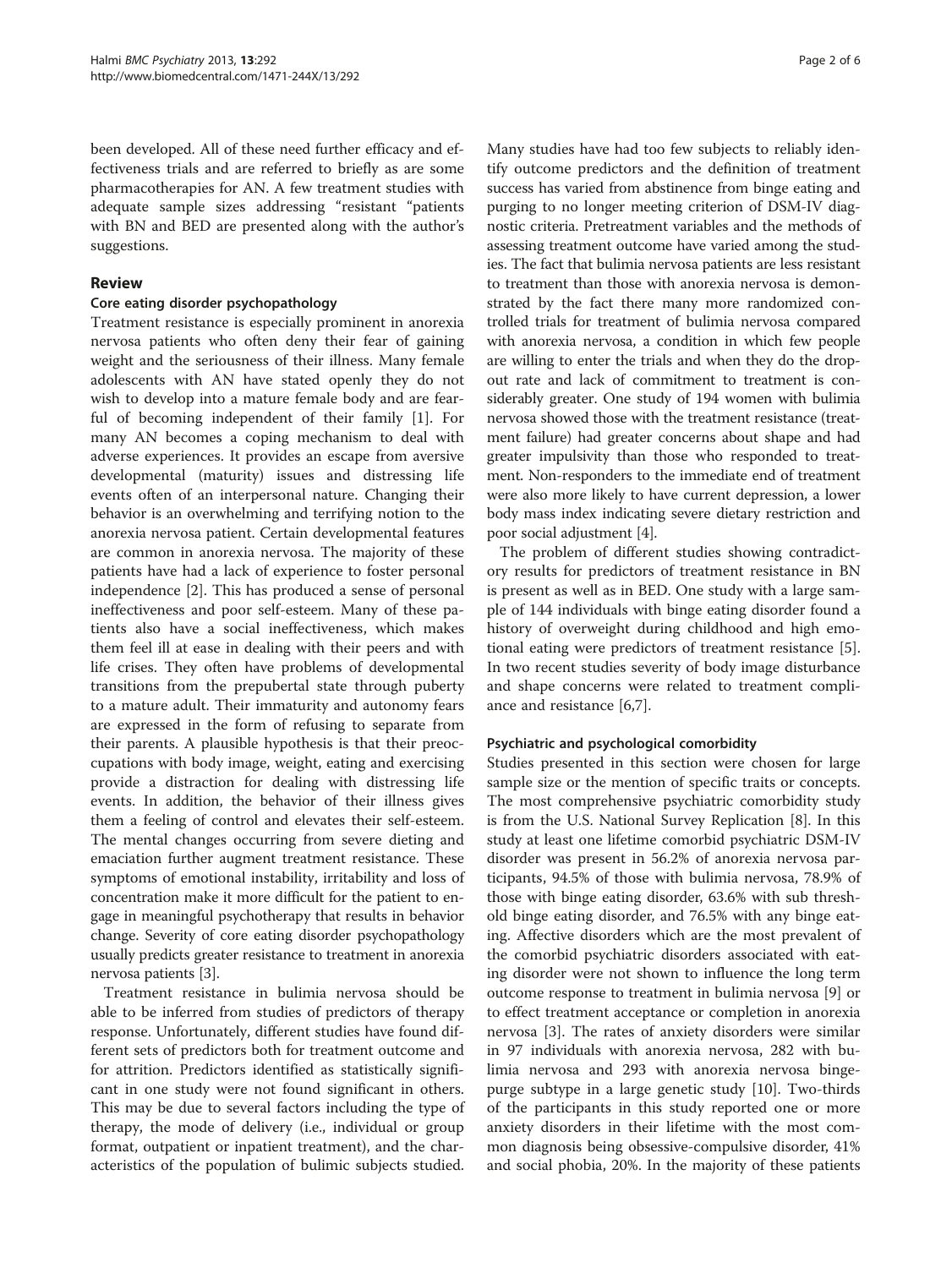the onset of anxiety disorders occurred in childhood before the emergence of their eating disorder. In this study those individuals who had a lifetime diagnosis of an anxiety disorder and were currently ill with an eating disorder had more symptoms of anxiety, harm avoidance, obsessionality and perfectionism suggesting that a diagnosis of anxiety disorder and more severe symptoms of the traits mentioned may confer treatment resistance. Substance use disorders (alcohol and or drug) occur in 40 to 50 percent of disorders with binge eating. In these eating disorder subtypes substance use disorders are associated with a high prevalence of major depression, anxiety disorders, and cluster B personality disorders [[11\]](#page-4-0). The high degree of multiple comorbidities with substance use disorders and eating disorders makes it difficult to determine the effect that a substance use disorder may have on treatment resistance. Personality disorders are also highly prevalent in the eating disorder population. In one large comprehensive study [[12\]](#page-4-0) 69% of the patients had a least one personality disorder and 31% of the bulimic subgroups had cluster B impulsive disorders of which the most prominent was borderline personality disorder present in 25%. The prevalence of cluster C anxious personality disorders was present in 30% of eating disorder patients and did not vary according to eating disorder subtype. A review of bulimia nervosa studies [\[13](#page-4-0)] concluded that personality disorders marked by problems with impulse control were associated with a worse prognosis in these patients and thus suggesting an association with treatment resistance.

There is some indication that personality traits may influence response to treatment and treatment resistance. Perfectionism is a personality trait initially identified with anorexia nervosa. In one study of 322 women with a history of anorexia nervosa greater perfectionism was associated with lower body weight, greater prominence of eating preoccupations and rituals and a diminished motivation to change, the latter implying a greater resistance to treatment [\[14](#page-4-0)]. There is an indication that temperament features may also affect responsiveness to treatment in eating disorders. Diagnostic crossover from anorexia nervosa to bulimia nervosa and visa versa in one large sample study was consistently associated with low self-directiveness [[15](#page-4-0)]. There is also a suggestion that the severity of negative affect may influence treatment responsiveness in binge eating disorder [\[16\]](#page-4-0). In a study of 74 individuals with eating disorders including anorexia nervosa, bulimia nervosa and eating disorders not otherwise specified, those patients with a combination of low self compassion and high fear of self compassion at baseline had significantly poorer treatment responses [\[17](#page-4-0)]. In a response to a stressful speech task, recovering anorectic patients demonstrated greater negative emotional responses compared with controls.

The author suggested that the persistence of a negative affect with distress following recovery may place these patients at risk for relapse and this may also influence anorectic patient's resistance to treatment [[18\]](#page-4-0). Difficulties in cognitive flexibility are characteristics of patients with anorexia nervosa and may account for treatment resistance in these patients [[19](#page-4-0)]. Cognitive remediation therapy has been proposed as an adjunctive treatment for patients with anorexia nervosa. On a scale measuring existential well being anorexia nervosa participants were found to score significantly lower than age matched controls [\[20\]](#page-4-0). The author's suggested that anorexia is a coping strategy that provides a sense of meaning and identity. This however may cause more existential anxiety since these individuals would have limited mechanisms for dealing with this anxiety and make them resistant to treatment efforts.

In a treatment study of binge eating disorder those patients who responded to treatment with a behavioral change had the following 6 attributes; 1) they strongly wanted and intended to change for clear, personal reasons, 2) they faced a minimum of obstacles to change, 3) the patient had the requisite skills and self-confidence to make the change, 4) the patient felt positive about the change and believed it would result in meaningful benefits, 5) the patient perceived the change as congruent with self image and social group norms, 6) the patient received encouragement and support to change from valued persons [[21](#page-4-0)].

## Biological features

Considerable evidence for altered brain serotonin and dopamine function from brain imaging is present for AN and BN. Although these alterations have not been shown to be directly related to treatment resistance, there is evidence they are related to psychological and behavioral features whose severity is associated with treatment resistance. For example, serotonin transporter function has been related to extremes of impulse control in BN [[22\]](#page-4-0). A positron emission tomography (PET) study found interactions between D2/D3 receptor and serotonin transporter binding were related to harm avoidance. The latter is a measure of inhibition and anxiety [\[23\]](#page-4-0). Another study showed increased serotonin 1A receptor binding in recovered bulimics and this positively correlated to harm avoidance in specific brain areas [[24](#page-4-0)]. A later study showed ill and recovered BN have altered serotonin transporter binding which the authors suggest may influence responses to medication [\[25\]](#page-4-0).

Psychometric studies have linked AN and BN to a cluster of moderately heritable personality and temperamental traits, such as obsessionality, perfectionism, and harm avoidance [\[26](#page-4-0)] A linkage analysis of an AN cohort containing extreme high ratings for drive-for-thinness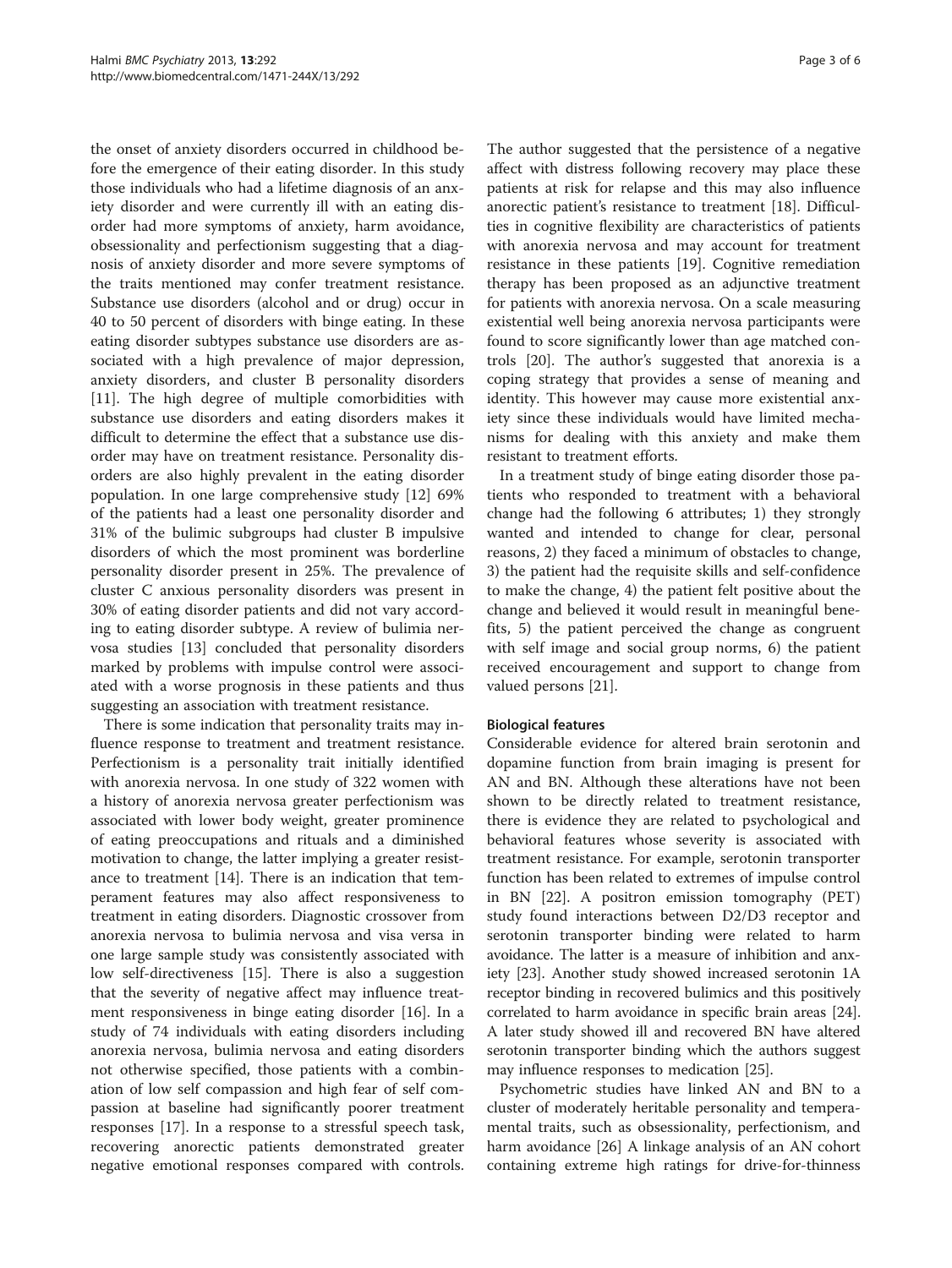and obsessionality produced a significant linkage at 1q31.1 for those covariates. The allele frequency differences in the GABA receptor SNP,  $GABRG<sub>1</sub>$  was found to be related to levels of trait anxiety in anorexia and bulimia nervosa probands. High anxiety levels are characteristic and present to a greater degree in persistently ill eating disorder probands compared with those who have recovered. Thus, this GABA receptor aberration may be related to treatment resistance [\[27\]](#page-4-0). In a study of behavioral profiles of anorexia nervosa probands and their parents, a class was identified of probands with mother – daughter symptom severity for eating disorder psychopathology and anxious/perfectionistic traits. It could be hypothesized that these probands may have a genetic propensity for treatment resistance [\[28\]](#page-4-0).

#### Efforts at treating refractory patients

The literature on treating refractory patients consists mainly of suggestions based on observations of patients. These studies are mostly uncontrolled and with small samples. Over the past 20 years eating disorder hospital treatment has changed from long term treatment to stabilization of acute episodes. For treatment resistant patients this change has been deleterious and not cost effective as shown in one study with readmissions changing from 0% to 27% of total admissions [\[29](#page-4-0)]. For anorexia nervosa patients contingencies attached to behavioral goals could be changed or the intensity of treatment increased such as residential treatment with a daily structure in careful monitoring to prevent readmissions. At times involuntary hospitalization with enteral feeding may be necessary. Pharmacotherapies that have shown some effectiveness in treating resistant anorexia nervosa include haloperidol [\[30\]](#page-4-0) quetiapine and olanzapine [\[31,32](#page-4-0)] and Duloxetine [[33](#page-4-0)]. Several novel psychotherapies are being developed for treating resistant anorexia nervosa include the following; 1) Cognitive Behavioral Therapy Extended [[34](#page-4-0)]: this focuses on addressing predisposing and maintaining factors of the eating disorder as well as involving caregivers to support the patient with matters regarding food, eating and psychological factors. Cognitive Remediation Therapy was developed to treat an inflexible thinking style [[35](#page-4-0)]. Modest results were obtained. Another 10 session treatment package that primarily addresses emotion processing difficulties in the self and others and includes strategies to manage emotions and the practice of emotion expression has also had modest results. This therapy is called Cognitive Remediation and Emotional Skills Training (CREST) [\[36\]](#page-4-0). Maudsley Model for Treatment of Adults with Anorexia Nervosa (MANTRA) is another form of therapy which addresses rigid thinking styles with perfectionism and obsessive compulsive personality traits and the avoidance of strong emotional responses to others. It includes motivational interviewing

and a CBT framework [[37](#page-4-0)]. Community outreach partnership program (COPP) has a goal of improving quality of life and minimizing harm [[38](#page-4-0)]. Specialist supportive clinical management (SSCM) emphasizes support for changes that will improve quality of life as well as physical well being. Its aim is to provide a therapeutic match to the chronic patient's level of ambivalence [[39,40](#page-4-0)]. It does this by allowing flexibility in the approach. Strober [\[41\]](#page-5-0), advocates a different paradigm in which management replaces traditional objectives of therapy to support the patient in a palliative holding management of carefully measured intensity. Small steps are taken to partially compensate or cushion the effects of the illness. This is done by assuring the patient weight gain will not be a principle objection of the management approach, encouraging the patient to maintain some type of social activity and involvement in hobbies, intellectual pursuits or activities that allow for feelings of pleasure. It also requires regular physical exams and exploring possibilities of improvement in nutrition. In therapy with treatment resistant anorectics Vanderlinden [[42](#page-5-0)], emphasizes the quality of the therapeutic alliance and the timing of therapeutic strategies as well as focusing less on the content of cognitions and more of the emotional involvement with cognitions. He also emphasizes focusing on dysfunctional cognitions and messages within the family communications and interactions.

In treating resistant bulimia nervosa patients sequential treatment is often effective. In one study [[43](#page-5-0)], 20% of non responders to cognitive behavioral therapy responded to fluoxetine or interpersonal therapy at the same rate. Resistant bulimics may require a partial hospitalization or inpatient program for a short period of stabilization. Additional or separate treatment for comorbid diagnoses with bulimia may be indirectly helpful. Examples are alcoholics anonymous for those with substance abuse or dialectal behavior therapy for those with borderline personality disorders. Cue exposure was effectively used to treat resistant adolescents with bulimia nervosa [\[44](#page-5-0)]. The authors emphasize that cue exposure prevented the binge itself whereas exposure response therapy prevents post bingeing behaviors and the latter has not been effective in treating resistant bulimics.

For binge eating disorder resistant patients a recommendation is suggested of high doses of SSRIs or the drug topiramate starting at 25 mg daily and increased by 25 mg weekly [[45\]](#page-5-0).

#### Conclusions

Trait – related multigenic and neurobiological vulnerability when modulated by environmental risk factors influence the development of eating disorders and may also contribute to treatment resistance. These conditions once established are sustained by conditioned learning and state related pathophysiological changes [[46\]](#page-5-0). Since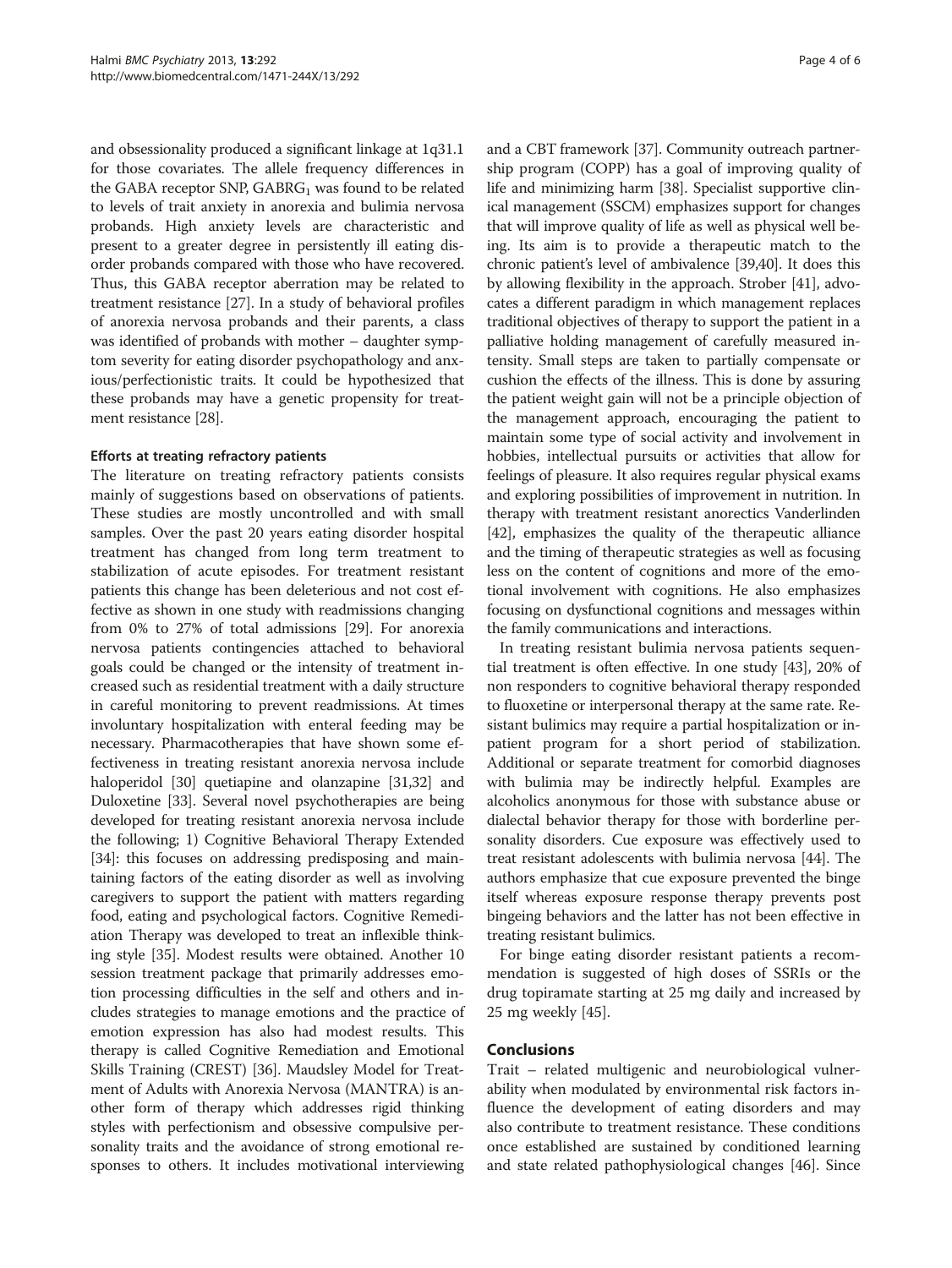<span id="page-4-0"></span>none of the efforts at treating resistant eating disorder patients have been dramatically effective, future investigations of neurobiological factors and neurocircuitry in eating disorder patients may provide information for more successful treatment interventions.

#### Competing interests

The author has no competing interest.

Received: 22 April 2013 Accepted: 12 September 2013 Published: 7 November 2013

#### References

- 1. Halmi KA: Perplexities and provocations of eating disorders. J Child Psychol Psychiat 2009, 50:163–169.
- 2. Wagner S, Halmi KA: The sense of personal ineffectiveness in patients with anorexia nervosa: one construct or several? Int J Eat Dis 1987, 6:495–505.
- 3. Halmi KA, Agras WS, Crow S, Mitchell J, Wilson GT, Bryson SW, Kraemer C: Predictors of treatment acceptance and completion in anorexia nervosa. Arch Gen Psychiat 2005, 62:776–781.
- 4. Agras S, Crow S, Halmi KA, Mitchell J, Wilson T, Kraemer H: Outcome predictors for the cognitive – behavioral treatment of bulimia nervosa: data from a multisite study. Am J Psychait 2000, 157:1302-1308.
- Ricca V, Castellini G, Mannucci E, Sauro CL, Ravaldi C, Rotella CM, Faravelli C: Comparison of individual and group cognitive behavioral therapy for binge eating disorder: a randomized, 3 year follow up study. Appetite 2010, 55:656–665.
- 6. Towell DB, Woodford S, Reid S, Rooney B, Towell A: Compliance and outcome in treatment – resistant anorexia and bulimia: a retrospective study. Brit J Clin Psychol 2001, 40:189-195.
- 7. Ricca V, Castellini G, Sauro CL, Mannucci E, Ravaldi C, Rotella F, Faravelli C: Cognitive – behavioral therapy for threshold and sub threshold anorexia nervosa: a 3 year follow up study. Psychother Psycholsom 2010, 79:238–248.
- 8. Hudson J, Pope H, Hiripi E, Kessler R: The prevalence and correlates of eating disorders in the national comorbidity survey replication. Biol Psychiat 2008, 2:1–32.
- Walsh T, Hadigan C, Devlin M, Gladis M, Roose S: Long term outcome of antidepressant treatment for bulimia nervosa. Am J Psychait 1991, 148:12106–12112.
- 10. Kaye W, Bulik C, Thornton L, Barbarich N, Masters K; Comorbidity of anxiety disorders with anorexia and bulimia nervosa. Am J Psychiat 2004, 161:2215-2222.
- 11. Bulik SM, Klump K, Thornton L, Kaplan A, Devlin B, Fichter M, Halmi KA, Strober M, Woodside DB, Mitchell J, Rotondo A, Keel P, Berrettini W, Kaye WH: Comorbidity of eating disorders and alcohol use disorders. J Clin Pychiat 2004, 65:1000–1006.
- 12. Braun DL, Sunday SR, Halmi KA: Psychiatric comorbidity in patients with eating disorders. Psychol Med 1994, 24:859-867.
- 13. Keel P, Mitchell JE: Outcome in bulimia nervosa. Am J Psychiat 1997, 154:331–335.
- 14. Halmi KA, Sunday S, Strober M, Kaplan A, Woodside DB, Fichter M, Treasurer J, Berrettini W, Kaye W: Perfectionism in anorexia nervosa: variation by clinical subtype, obsessionality and pathological eating disorders. Am J Psychiat 2000, 157:1799–1805.
- 15. Tozzi F, Thornton L, Klump K, Fichter M, Halmi KA: Symptom fluctuations in eating disorders: correlates of diagnostic crossover. Am J Psychiat 2005, 10:732–740.
- 16. Stice E, Agras WS, Halmi KA, Mitchell JE, Wilson GT: Subtyping binge eating disordered women along dieting and negative affect dimensions. Int J Eat Dis 2001, 30:11–27.
- 17. Kelly AC, Carter JC, Zuroff D, Borairi S: Self-compassion and fear of selfcompassion interact to predict response to eating disorders treatment: a preliminary investigation. Psychother Res 2012, 1:1-13.
- 18. Miller S, Erickson S, Branon C, Steiner H: Habitual response to stress in recovering adolescent anorectic patients. Child Psychiat Humdev 2009, 40:43–54.
- 19. Tchanturia K, Divies H, Campbell IC: Cognitive remediation therapy for patients with anorexia nervosa: preliminary findings. Am Gen Psychiat 2007, 6:14–20.
- 20. Fox AP, Leung N: Existential well-being in younger and older people with anorexia nervosa – a preliminary investigation. Eur Eat Dis Rev 2009, 17:24–30.
- 21. Wadden YA, Berkowitz RI, Sarier DB, Wisnenieski S, Steinberg C: Benefits of lifestyle modification in the pharmacological treatment of obesity: a randomized trial. Arch Intern Med 2001, 161:218–227.
- 22. Steiger H, Joober R, Isreal M, Young SN, Ng Ying Kin NM, Gauvin L: The 5HTTLPR polymorphism, psychopathological symptoms and platelet paroxetine binding in bulimic syndromes. Int J Eat Disord 2005, 37:57-60.
- 23. Bailer UF, Frank GK, Price JC, Meltzer CC, Becker C, Mathis CA, Wagner A, Barbarich NC, Bloss CS, Putnam K, Schork NJ, Gamst A, Kaye WH: Interaction between serotonin transporter and dopamine D2/D3 receptor radioligand measures is associated with harm avoidant symptoms in anorexia and bulimia nervosa. Psych Res Neuroimag 2012. online.
- 24. Bailer UF, Bloss CS, Frank GK, Price JC, Meltzer CC, Mathis CA, Geyer MA, Wagner A, Becker CR, Schork NJ, Kaye WH: 5-HT1A receptor binding is increased after recovery from bulimia nervosa compared to control women and is associated with behavioral inhibition in both groups. Int J Eat Disord 2011, 44:477–487.
- 25. Pichika R, Buchsbaum MS, Bailer UF, Hoh C, Decastro A, Buchsbaum BR, Kahy WH: Serotonin transporter binding after recovery from bulimia nervosa. Int J Eat Disord 2012, 45:345–352.
- 26. Bacanu SA, Bulik CM, Klump KL, Fichter MN, Halmi KA, Keel P, Kaplan AS, Mitchell JE, Rotondo A, Strober M, Treasure J, Woodside DB, Sonpar VA, Xie W, Bergen AW, Berretinni WH, Kaye WH, Devlin B: Linkage analysis of anorexia and bulimia nervosa cohorts using selected behavioral phenotypes as quantitative traits or covariates. Am J Med Genet 2005, 139B:61–68.
- 27. Bloss C, Berrettini W, Bergen A, Magistretti P, Duvvuri V, Strober M, Brandt H, Crawford S, Crow S, Fichter M, Halmi KA, Johnson C, Kaplan A, Keel M, Klump K, Mitchell J, Treasurer J, Woodside DB, Marzola E, Schork M, Kaye WH: Genetic association of recovery from eating disorders: the role of GABA receptor SNPs. Neuropsycholpharm 2011, 36:222–2232.
- 28. Jacobs MJ, Roesch S, Wonderlich SA, Crosby R, Thornton L, Wilfley D, Berrettini W, Brandt H, Crowford S, Fichter M, Halmi KA, Johnson C, Kaplan AS, LaVia M, Mitchell JE, Rotondo A, Strober M, Woodside DB, Kaye WH, Bulik CM: Anorexia nervosa trios: behavioral profiles of individuals with anorexia nervosa and their parents. Psychol Med 2009, 39:451–461.
- 29. Wiseman C, Sunday SR, Klapper F, Harris W, Halmi KA: Changing patterns of hospitalization in eating disorder patients. Int J Eat Dis 2001, 30:61-74.
- 30. Cassano G, Miniati M, Pini S, Rotondo A, Banti S, Borri C, Camilleri V, Mauri M: 6-Month open trial of haloperidol as an adjunctive treatment for anorexia nervosa: a preliminary report. Int J Eat Dis 2003, 33:172-177.
- 31. Mehler-wex C, Ronanos M, Kircheiner J, Schulze U: A typical antipsychotic in severe anorexia nervosa in children and adolescents – review and case reports. Eur Eat Dis Rev 2008, 16:100–108.
- 32. Bissada H, Tasca G, Barber AM, Bradwein J: Olanzapine in the treatment of low body weight and obsessive thinking in women with anorexia nervosa: a randomized, double-blind, placebo controlled trial. Am J Psychiat 2008, 165:1281–1288.
- 33. Safer D, Arnow K: Super threshold duloxetine for treatment resistant depression, anorexia nervosa binge-purging type and obsessive compulsive disorder: a case report. Innov Clin Neurosci 2012, 9:13-16.
- 34. Fairburn CG: Transdiagnostic cognitive behavior therapy for eating disorders. New York: Guilford Press; 2010.
- 35. Tchanturia K, Morris R, Brecelj-Anerluh M: Set shifting in anorexia nervosa: an examination of before and after weight gain, in full recovery in relationship to child and adult OCPD. J Psychiat Res 2004, 38:545-55.
- 36. Money C, Davies H, Tchanturia K: A case study introducing cognitive remediation and emotion skills training for anorexia nervosa inpatient care. Clin Case Studies 2011, 10:110–121.
- 37. Wade T, Treasurer J, Schmidt U: Case series evaluation of the maudsley model for treatment of adults with anorexia nervosa. Eur Eat Dis Rev 2011, 19:382–389.
- 38. Williams KD, Doney T, Geller J: Setting the eating disorder aside: an alternative model of care. Eur Eat Dis Rev 2010, 18:90–96.
- 39. McIntosh VW, Jordan J, Luty SE: Specialist supportive clinical management for anorexia nervosa. Int J Eat Dis 2006, 39:625-632.
- 40. Touyz S, LeGrange D, Lacey H: A randomized control trial of non specific supportive clinical management versus cognitive behavioral therapy in long standing anorexia nervosa. Aus New Zeal J Psychiat 2009, 43(suppl):A13.